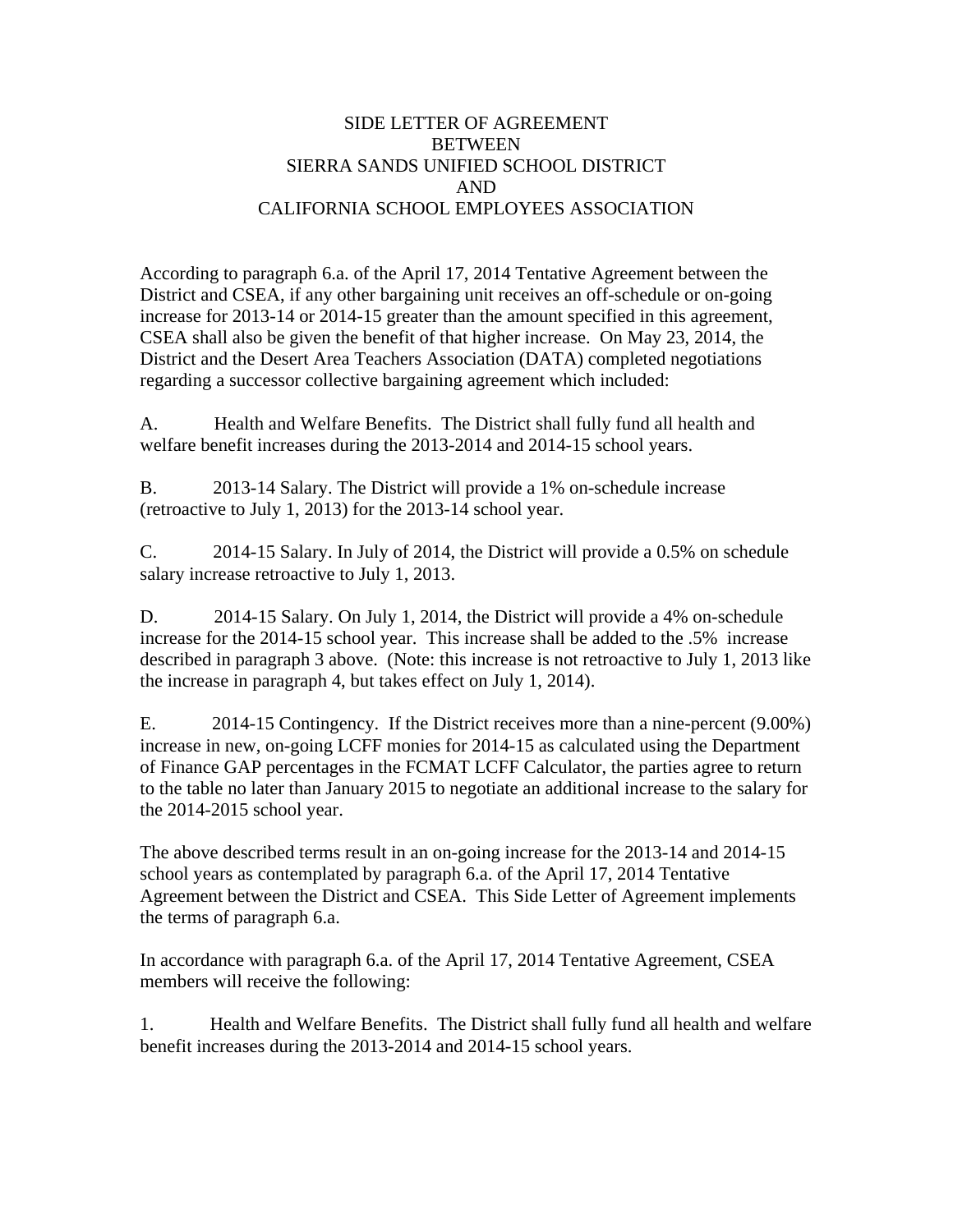2. 2013-14 Salary. The District will provide a 1% on-schedule increase (retroactive to July 1, 2013) for the 2013-14 school year.

3. 2014-15 Salary. In July of 2014, the District will provide a 0.5% on schedule salary increase retroactive to July 1, 2013.

4. 2014-15 Salary. On July 1, 2014, the District will provide a 4% on-schedule increase for the 2014-15 school year. This increase shall be added to the .5% increase described in paragraph 4 above. (Note: this increase is not retroactive to July 1, 2013 like the increase in paragraph 3, but takes effect on July 1, 2014).

5. 2014-15 Contingency. If the District receives more than a nine-percent (9.00%) increase in new, on-going LCFF monies for 2014-15 as calculated using the Department of Finance GAP percentages in the FCMAT LCFF Calculator, the parties agree to return to the table no later than January 2015 to negotiate an additional increase to the salary for the 2014-2015 school year.

Retroactive compensation described in paragraphs 2. And 3. above will be paid to CSEA members on or about July 10, 2014. With the exception of the terms described in this Side Letter, all other terms of the collective bargaining agreement, and any other currently effective memoranda of understanding, remain unchanged.

Agreed:

Randy Coit (CSEA CHAPTER 188) Ernie Bell CSEA Chapter 188 President Sierra Sands Unified School District

\_\_\_\_\_\_\_\_\_\_\_\_\_\_\_\_\_\_\_\_\_ \_\_\_\_\_\_\_\_\_\_\_\_\_\_\_\_\_\_\_\_\_\_\_\_\_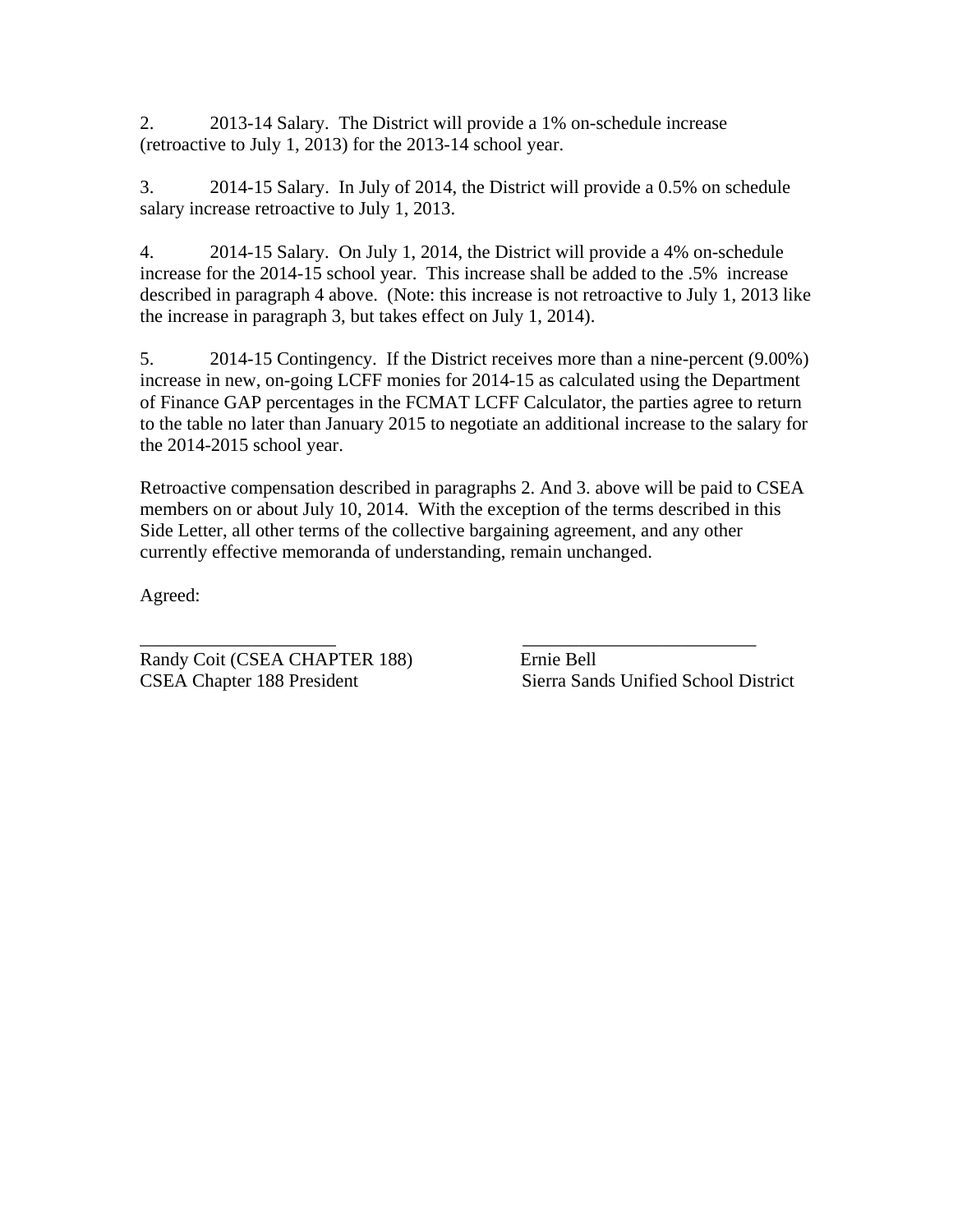### Classified Salary Schedule 7 % + 4% = 11% Increase Eff 07/01/14

|                                                                                                                         |       | 7%+4%=11   |         |         |         |         |          |                           |                |            |                |                |            |
|-------------------------------------------------------------------------------------------------------------------------|-------|------------|---------|---------|---------|---------|----------|---------------------------|----------------|------------|----------------|----------------|------------|
| 14-15 7%+4%=11% Eff 07/01/2014                                                                                          |       | eff 7/1/14 |         |         |         |         | 6% (7th) | $ 6\% (11th)  6\% (15th)$ |                | $6\% (19)$ | $6\%(23)$      | $6\% (26)$     | $6\% (28)$ |
| <b>POSITIONS</b>                                                                                                        | Range | А          | B       | C       | D       | E       | L1       | L2                        | L <sub>3</sub> | L4         | L <sub>5</sub> | L <sub>6</sub> | L7         |
| FSA I                                                                                                                   |       | \$9.23     | \$9.69  | \$10.18 | \$10.69 | \$11.22 | \$11.89  | \$12.61                   | \$13.36        | \$14.17    | \$15.02        | \$15.92        | \$16.87    |
|                                                                                                                         |       | \$9.48     | \$9.96  | \$10.45 | \$10.98 | \$11.53 | \$12.22  | \$12.95                   | \$13.73        | \$14.55    | \$15.42        | \$16.35        | \$17.33    |
| FSA II, Noon Duty(Elem) FS Teller, Trans Monitor, Crossing Guard                                                        | 10    | \$9.72     | \$10.21 | \$10.72 | \$11.26 | \$11.82 | \$12.53  | \$13.28                   | \$14.08        | \$14.92    | \$15.81        | \$16.76        | \$17.77    |
|                                                                                                                         | 11    | \$9.96     | \$10.46 | \$10.98 | \$11.53 | \$12.11 | \$12.84  | \$13.61                   | \$14.42        | \$15.29    | \$16.21        | \$17.18        | \$18.21    |
|                                                                                                                         | 12    | \$10.20    | \$10.71 | \$11.25 | \$11.81 | \$12.40 | \$13.15  | \$13.93                   | \$14.77        | \$15.66    | \$16.60        | \$17.59        | \$18.65    |
| Paraprofessional, Paraprofessional/Bilingual                                                                            | 13    | \$10.45    | \$10.98 | \$11.53 | \$12.10 | \$12.71 | \$13.47  | \$14.28                   | \$15.13        | \$16.04    | \$17.00        | \$18.02        | \$19.11    |
| <b>FSA III</b>                                                                                                          | 14    | \$10.73    | \$11.26 | \$11.83 | \$12.42 | \$13.04 | \$13.82  | \$14.65                   | \$15.53        | \$16.46    | \$17.45        | \$18.50        | \$19.61    |
| Noon Duty(Secondary)                                                                                                    | 15    | \$10.99    | \$11.54 | \$12.12 | \$12.72 | \$13.36 | \$14.16  | \$15.01                   | \$15.91        | \$16.87    | \$17.88        | \$18.95        | \$20.09    |
| Clk II/Combo, LibrMediaAsst I, CompPara, Primary Intevention Aide, B/A<br>Inst aide, Instruc Aide-Assessment Technician | 16    | \$11.26    | \$11.83 | \$12.42 | \$13.04 | \$13.69 | \$14.51  | \$15.38                   | \$16.31        | \$17.29    | \$18.32        | \$19.42        | \$20.59    |
| Receptionist                                                                                                            | 17    | \$11.55    | \$12.13 | \$12.73 | \$13.37 | \$14.04 | \$14.88  | \$15.77                   | \$16.72        | \$17.72    | \$18.79        | \$19.92        | \$21.11    |
| <b>Clerk Typist, Utility Clerk</b>                                                                                      | 18    | \$11.84    | \$12.43 | \$13.05 | \$13.70 | \$14.39 | \$15.25  | \$16.17                   | \$17.13        | \$18.16    | \$19.25        | \$20.41        | \$21.63    |
|                                                                                                                         | 19    | \$12.13    | \$12.74 | \$13.38 | \$14.05 | \$14.75 | \$15.63  | \$16.57                   | \$17.56        | \$18.62    | \$19.74        | \$20.92        | \$22.18    |
| Regr I, Cust, Clk III, ClkTrans, Libr Spec, StuSupv, LibSpec, CCCTech                                                   | 20    | \$12.44    | \$13.06 | \$13.72 | \$14.40 | \$15.12 | \$16.03  | \$16.99                   | \$18.01        | \$19.09    | \$20.24        | \$21.45        | \$22.74    |
| School Bus Driver I                                                                                                     | 21    | \$12.76    | \$13.40 | \$14.07 | \$14.77 | \$15.51 | \$16.44  | \$17.43                   | \$18.47        | \$19.58    | \$20.76        | \$22.00        | \$23.32    |
| Adm Sec I, Bi IntClk, FSM I, InfoMediaAsst, Grndswkr                                                                    | 22    | \$13.05    | \$13.70 | \$14.38 | \$15.10 | \$15.86 | \$16.81  | \$17.82                   | \$18.89        | \$20.02    | \$21.22        | \$22.50        | \$23.85    |
| Acct Clk II. Warehouse Worker                                                                                           | 23    | \$13.42    | \$14.10 | \$14.80 | \$15.54 | \$16.32 | \$17.30  | \$18.33                   | \$19.43        | \$20.60    | \$21.84        | \$23.15        | \$24.53    |
| AcctCkI III, FSMII, AudViClk, HdCust, InSuEqTec, MtHpr, Reg II, SBDI                                                    | 24    | \$13.74    | \$14.43 | \$15.15 | \$15.91 | \$16.71 | \$17.71  | \$18.77                   | \$19.90        | \$21.09    | \$22.36        | \$23.70        | \$25.12    |
|                                                                                                                         | 25    | \$14.09    | \$14.79 | \$15.53 | \$16.31 | \$17.12 | \$18.15  | \$19.24                   | \$20.39        | \$21.62    | \$22.91        | \$24.29        | \$25.75    |
| SchOfcMgr, LibTextTech, SupServSecry, Auto/Diesel Mech I                                                                | 26    | \$14.42    | \$15.14 | \$15.90 | \$16.69 | \$17.53 | \$18.58  | \$19.69                   | \$20.87        | \$22.13    | \$23.45        | \$24.86        | \$26.35    |
| AcctClk IV, FS Ofc Asst., AdmSec II,                                                                                    | 27    | \$14.80    | \$15.53 | \$16.31 | \$17.13 | \$17.98 | \$19.06  | \$20.21                   | \$21.42        | \$22.70    | \$24.07        | \$25.51        | \$27.04    |
| Head Custodian II, State Cert Bus Driver Instructor                                                                     | 28    | \$15.16    | \$15.92 | \$16.71 | \$17.55 | \$18.43 | \$19.53  | \$20.71                   | \$21.95        | \$23.26    | \$24.66        | \$26.14        | \$27.71    |
|                                                                                                                         | 29    | \$15.54    | \$16.31 | \$17.13 | \$17.99 | \$18.89 | \$20.02  | \$21.22                   | \$22.49        | \$23.84    | \$25.27        | \$26.79        | \$28.40    |
| Paraprofessional/WorkJobCoach, Para/Work Job Developer                                                                  | 30    | \$15.95    | \$16.75 | \$17.58 | \$18.46 | \$19.39 | \$20.55  | \$21.78                   | \$23.09        | \$24.47    | \$25.94        | \$27.50        | \$29.15    |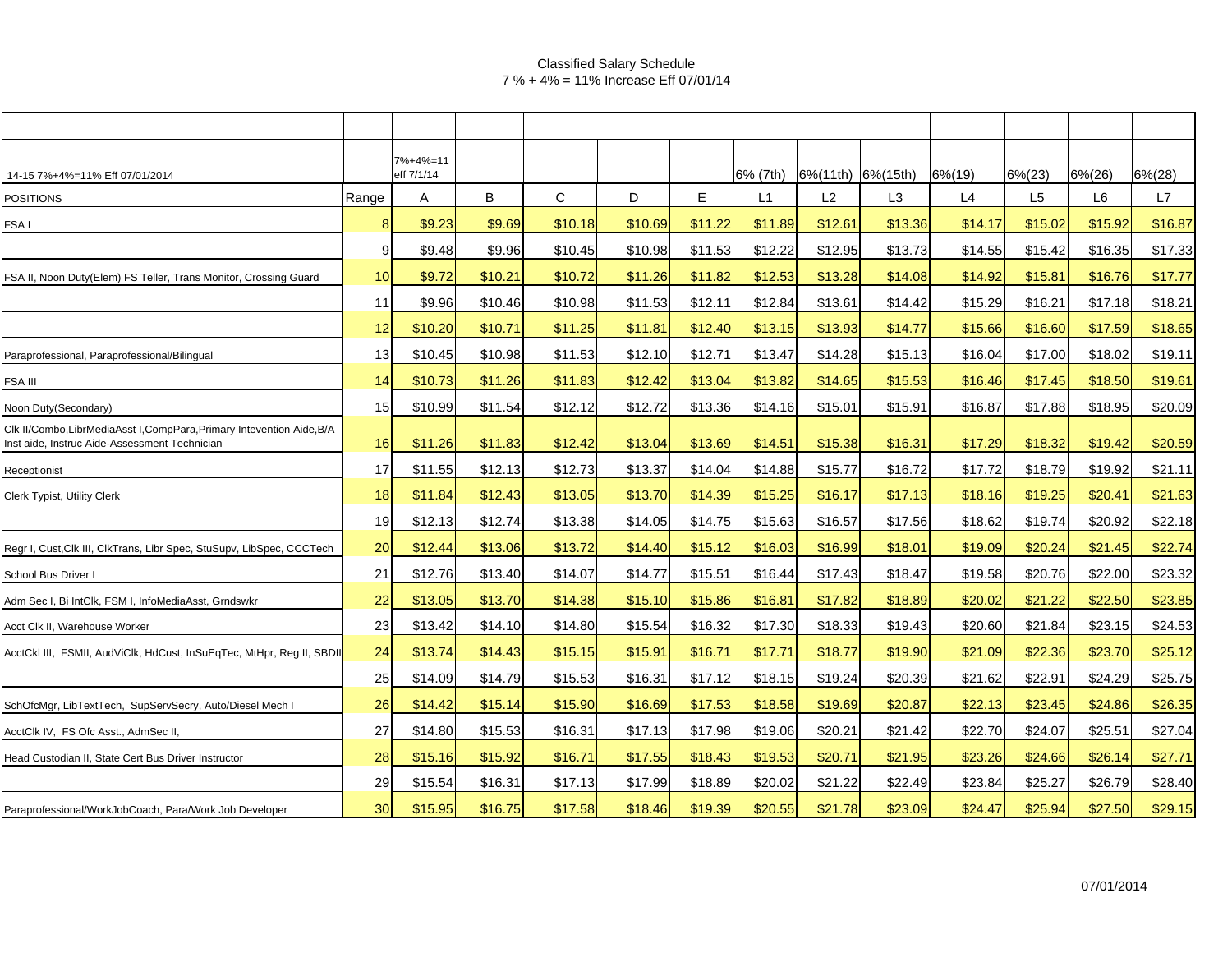### Classified Salary Schedule 7 % + 4% = 11% Increase Eff 07/01/14

| <b>POSITIONS</b>                                              | Range           | A       | B       |         | D       | F.      |          | L2      | L3       | L4      | L5      | L6      | L7      |
|---------------------------------------------------------------|-----------------|---------|---------|---------|---------|---------|----------|---------|----------|---------|---------|---------|---------|
| <b>Buyer</b>                                                  | 31              | \$16.34 | \$17.15 | \$18.01 | \$18.91 | \$19.86 | \$21.05  | \$22.31 | \$23.65  | \$25.07 | \$26.57 | \$28.17 | \$29.86 |
|                                                               | 32 <sub>l</sub> | \$16.74 | \$17.57 | \$18.45 | \$19.38 | \$20.34 | \$21.56  | \$22.86 | \$24.23  | \$25.68 | \$27.23 | \$28.86 | \$30.59 |
| Dup/Rep Tech, A/D Mech II                                     | 33 <sup>1</sup> | \$17.14 | \$17.99 | \$18.89 | \$19.84 | \$20.83 | \$22.08  | \$23.40 | \$24.81  | \$26.30 | \$27.88 | \$29.55 | \$31.32 |
| CompRepairTech, SoftwareSupportTech                           | 34              | \$17.59 | \$18.47 | \$19.40 | \$20.37 | \$21.39 | \$22.67  | \$24.03 | \$25.47  | \$27.00 | \$28.62 | \$30.34 | \$32.16 |
| Automated Syst Spec, Skilled Craftsperson, Perf Arts Ctr Tech | 35 <sub>l</sub> | \$18.03 | \$18.93 | \$19.88 | \$20.87 | \$21.91 | \$23.23  | \$24.62 | \$26.10  | \$27.67 | \$29.33 | \$31.08 | \$32.95 |
| Lead Mechanic, Transportation Technician                      | 36              | \$18.47 | \$19.40 | \$20.37 | \$21.39 | \$22.46 | \$23.80  | \$25.23 | \$26.74] | \$28.35 | \$30.05 | \$31.85 | \$33.76 |
| Senior Skilled Craftsperson,                                  | 37              | \$18.95 | \$19.90 | \$20.90 | \$21.94 | \$23.04 | \$24.42] | \$25.89 | \$27.44] | \$29.09 | \$30.83 | \$32.68 | \$34.64 |
|                                                               | 38 <sup>l</sup> | \$19.42 | \$20.39 | \$21.41 | \$22.48 | \$23.61 | \$25.02  | \$26.53 | \$28.12  | \$29.80 | \$31.59 | \$33.49 | \$35.50 |
| Lead Maint, Research Asst., Network Service Tech              | 39              | \$19.91 | \$20.91 | \$21.95 | \$23.05 | \$24.20 | \$25.66  | \$27.20 | \$28.83  | \$30.56 | \$32.39 | \$34.34 | \$36.40 |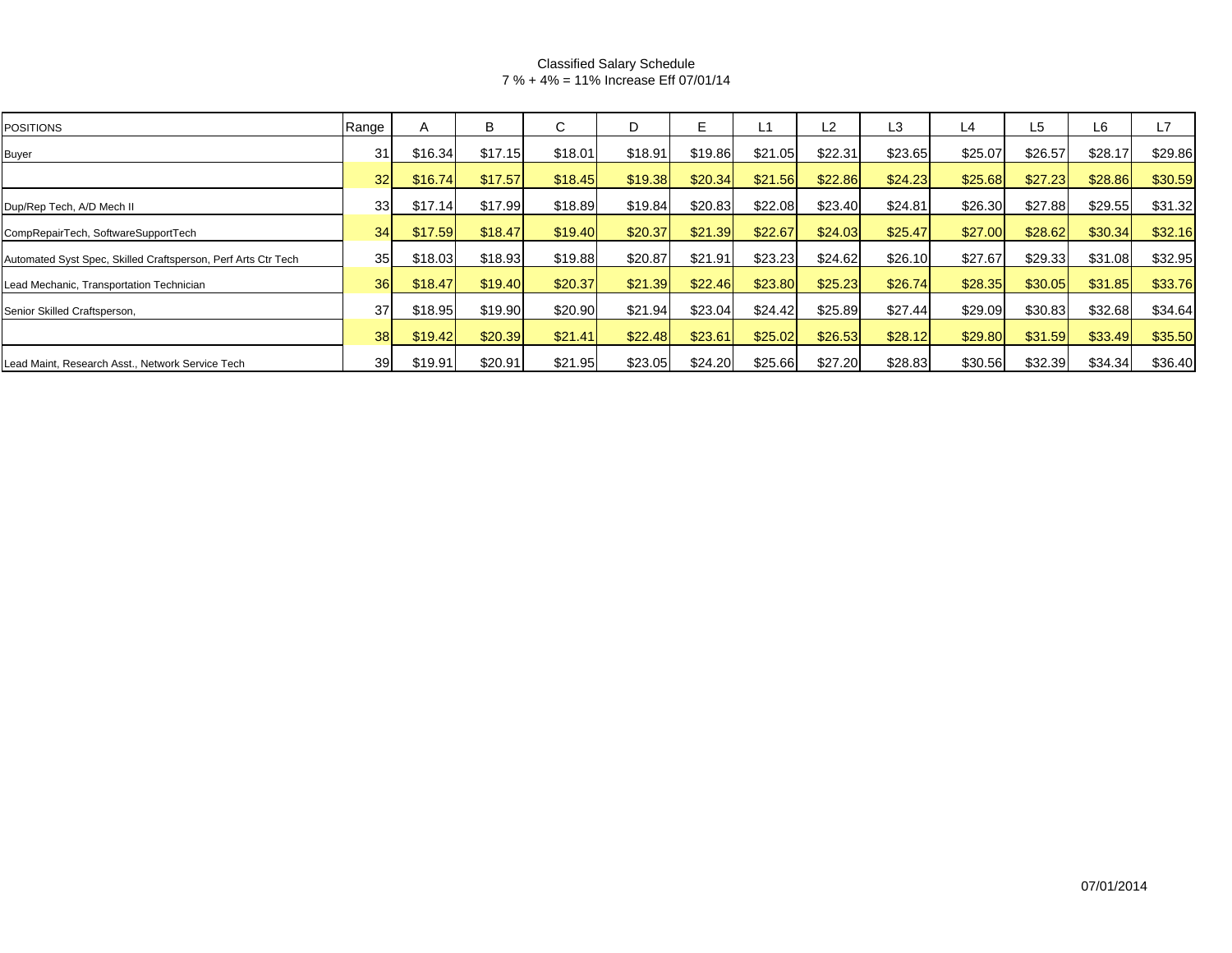## Sierra Sands Unified School District DISCLOSURE OF COLLECTIVE BARGAINING AGREEMENT

In Accordance with AB 1200 (Statutes of 1991, Chapter 1213) and G.C. 3547.5

California School Employees Assocation (CSEA)

*The proposed agreement covers the period beginning July 1, 2013 and ending June 30, 2015 and will be acted upon by the Governing Board at its meeting on June 19, 2014*

**Note:**

| 1% salary increase = $$$             | 47.216 | \$53.198 | \$53.198 |
|--------------------------------------|--------|----------|----------|
| 1% statutory benefit increase = $$$  | 12.839 | \$10.889 | \$10.889 |
| 1% Total Compensation increase = $$$ | 60.055 | \$64.087 | \$64.087 |

|     | A. Proposed Change in Compensation - Fund 01 - General Fund |                   |         |                     |          |                                            |         |                   |                                                                    |
|-----|-------------------------------------------------------------|-------------------|---------|---------------------|----------|--------------------------------------------|---------|-------------------|--------------------------------------------------------------------|
|     |                                                             |                   |         |                     |          | <b>Fiscal Impact of Proposed Agreement</b> |         |                   | Comments                                                           |
|     |                                                             |                   |         | <b>Current Year</b> |          | Year 2                                     |         | Year <sub>3</sub> |                                                                    |
|     | <b>Compensation</b>                                         |                   | 2013-14 |                     | 2014-15  |                                            | 2015-16 |                   |                                                                    |
|     | Step & Column - Increase/(Decrease) due to Cost (+/-)       |                   |         |                     |          |                                            |         |                   | Step/Column previously included in                                 |
|     | longevity and units plus any changes due to Percent of      |                   |         |                     |          |                                            |         |                   | budget                                                             |
|     | settlement                                                  | <b>Total Comp</b> |         |                     |          |                                            |         |                   |                                                                    |
|     | Salary Schedule - Increase/(Decrease)                       | $Cost (+/-)$      | \$      | 71,060              | \$       | 656,240                                    | - \$    | 656,240           | On-schedule increases of 1% and                                    |
|     |                                                             | Percent of        |         | 1.18%               |          | 10.24%                                     |         |                   | 10.24% 0.5% for 13-14 and 11% for 14-15.                           |
|     |                                                             | <b>Total Comp</b> |         |                     |          |                                            |         |                   | 11% in 14-15 offset by approximately                               |
|     |                                                             |                   |         |                     |          |                                            |         |                   | 7% related to change in employee<br>PERS contribution (See below). |
|     |                                                             |                   |         |                     |          |                                            |         |                   | Amounts shown for 14-15 and 15-16                                  |
|     |                                                             |                   |         |                     |          |                                            |         |                   | are reflective of impact of 13-14 and 14                           |
|     |                                                             |                   |         |                     |          |                                            |         |                   | 15 increases to respective budgets.                                |
|     | 3. Other Compensation                                       | $Cost (+/-)$      |         |                     |          |                                            |         |                   |                                                                    |
|     |                                                             | Percent of        |         |                     |          |                                            |         |                   |                                                                    |
|     |                                                             | <b>Total Comp</b> |         |                     |          |                                            |         |                   |                                                                    |
|     | 4. Statutory Benefits - Increase/(Decrease)                 | $in$ Cost $(+/-)$ | \$      | 19,323              | <b>S</b> | $(218, 743)$ \$                            |         |                   | (218,743) In accordance with new law, beginning                    |
|     | STRS, PERS, FICA, Medicare, Unemployment, Percent of        |                   |         | 0.32%               |          | $-3.41%$                                   |         |                   | -3.41% July 1, 2014, the district can no longer                    |
|     | Workers' Comp, etc.                                         | <b>Total Comp</b> |         |                     |          |                                            |         |                   | pay the 7%<br>employee<br><b>PERS</b>                              |
|     |                                                             |                   |         |                     |          |                                            |         |                   | contribution.                                                      |
|     | Health & Welfare Plans - Increase/(Decrease)                | $Cost (+/-)$      |         |                     |          |                                            |         |                   | Health/Welfare previously included in                              |
|     | Increase                                                    | Percent of        |         |                     |          |                                            |         |                   | budget                                                             |
|     |                                                             | <b>Total Comp</b> |         |                     |          |                                            |         |                   |                                                                    |
|     | 6. Total Compensation - Increase/(Decrease)                 | $Cost (+/-)$      | \$      | 90,382              | \$       | 437,498                                    | l \$    | 437,498           |                                                                    |
|     | Total of Lines 1-5.                                         | Percent of        |         | 1.51%               |          | 6.83%                                      |         | 6.83%             |                                                                    |
|     |                                                             | <b>Total Comp</b> |         |                     |          |                                            |         |                   |                                                                    |
| 17. | Total Number of Represented Employees                       |                   |         | 260                 |          | 260                                        |         | 260               |                                                                    |
| 8.  | Total Compensation Cost for Average Employee Cost (+/-)     |                   | \$      | 348                 | \$       | 1,683                                      | l \$    | 1,683             |                                                                    |
|     | Increase/(Decrease)                                         | Percent of        |         | 1.51%               |          | 6.83%                                      |         | 6.83%             |                                                                    |
|     |                                                             | <b>Total Comp</b> |         |                     |          |                                            |         |                   |                                                                    |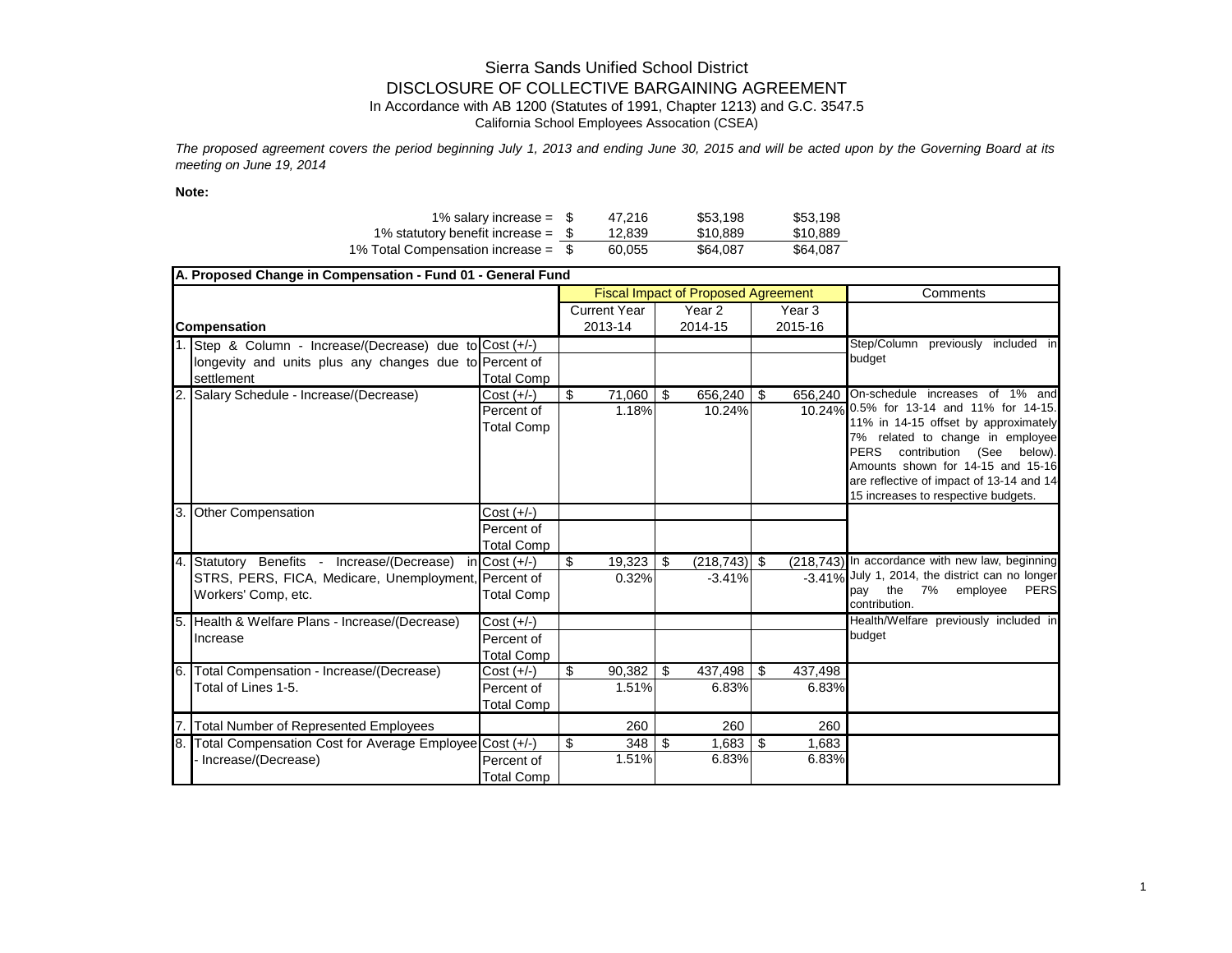**B. Proposed Negotiated Changes in Non-Compensation Items** (class size adjustments, staff development days, teacher prep time, etc.)

**C**. **What are the specific impacts on instructional and support programs to accommodate the settlement?** (Include the impact of non-negotiated change such as staff reductions and program reductions/eliminations.)

#### **D**. **What contingency language is included in the proposed agreement?** (reopeners, etc.)

If the district receives more than a nine-percent (9.00%) increase in new, on-going LCFF monies for 2014-15 as calculated using the Department of Finance GAP percentages in the FCMAT LCFF Calculator, the parties agree to return to the table no later than January 2015 to negotiate an additional increase to the salary for the 2014-15 school year.

#### **E**. **Source of Funding for Proposed Agreement**

General Fund

#### **F. Impact of Proposed Agreement on Current Year Unrestricted Reserves**

| 1. State Reserve Standard                                                                      |              |
|------------------------------------------------------------------------------------------------|--------------|
| a. Total Expenditures, Transfer Out, and Uses (including Cost of Proposed agreement)           | 46,396,740   |
| b. State Standard Minimum Reserve Percentage for this District                                 | 3%           |
| c. State Standard Minimum Reserve Amount for this District (Line 1 times line 2)               | 1,391,902    |
|                                                                                                |              |
| 2. Unrestricted Fund Balance (After Impact of Proposed Agreement)                              |              |
| la. General Fund Unrestricted Reserve for Economic Uncertainties                               | 2,319,837    |
| b. General Fund Unrestricted Nonspendable Amounts (e.g. Revolving Cash, Stores inventory, etc) | 64,176       |
| c. General Fund Unrestricted Committed/Assigned Amounts                                        | 1,873,465    |
| d. General Fund Unrestricted Unassigned/Unappropriated Amounts                                 |              |
| e. Total District Unrestricted Fund Balance                                                    | 4,257,477    |
|                                                                                                |              |
|                                                                                                | $\mathbf{v}$ |

*3. Do unrestricted reserves meet the state standard minimum reserve amounts?* Yes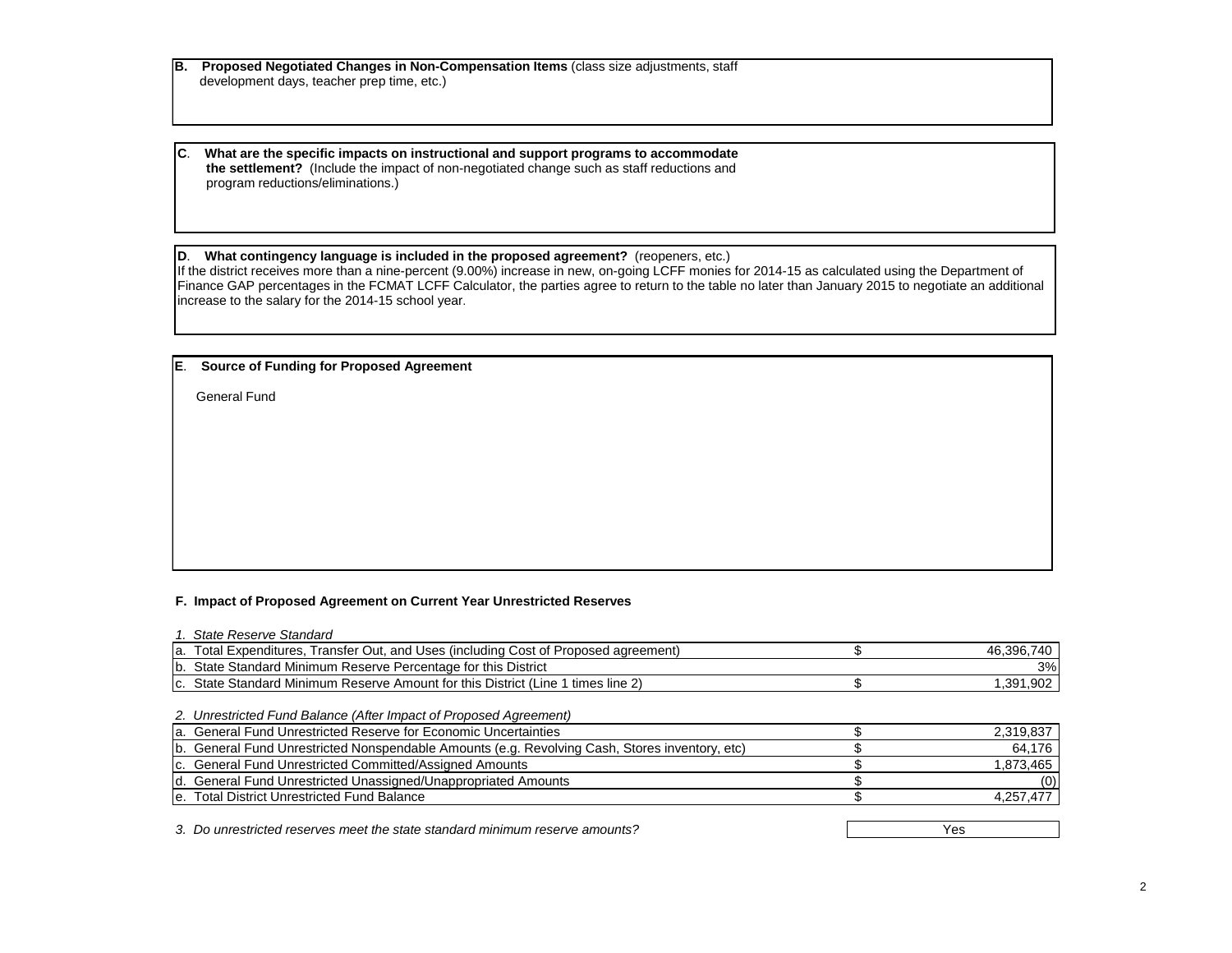## **Impact Of Proposed Agreement On Current Year Operating Budget Fund 01 - General Fund**

|                                           | Column 1                 |                       | Column <sub>2</sub>                    |                | Column 3                    |                | Column 4                  |                     |  |  |
|-------------------------------------------|--------------------------|-----------------------|----------------------------------------|----------------|-----------------------------|----------------|---------------------------|---------------------|--|--|
|                                           |                          | Latest Board Approved |                                        | Adjustments    |                             | Adjustments    |                           | <b>Total Impact</b> |  |  |
| Description                               | Budget (2nd Interim)     |                       | for Estimated Actuals                  |                | <b>Result of Settlement</b> |                |                           | On Budget           |  |  |
| <b>Revenues</b>                           |                          |                       |                                        |                |                             |                |                           |                     |  |  |
| Local Control Funding Formula (8010-8099) | \$                       | 30,978,261            | \$                                     | (267, 175)     | $\sqrt[6]{\frac{1}{2}}$     |                | \$                        | 30,711,086          |  |  |
| Remaining Revenues (8100-8799)            | \$                       | 11,253,729            | \$                                     | 834,480        | \$                          |                | \$                        | 12,088,210          |  |  |
| <b>Total Revenues</b>                     | $\overline{\mathcal{S}}$ | 42,231,990            | \$                                     | 567,305        | $\overline{\mathcal{S}}$    | $\blacksquare$ | $\overline{\mathcal{S}}$  | 42,799,296          |  |  |
| <b>Expenditures</b>                       |                          |                       |                                        |                |                             |                |                           |                     |  |  |
| 1000 Certificated Salaries                | \$                       | 18,252,496            | \$                                     | 302,992        | \$                          |                | \$                        | 18,555,489          |  |  |
| 2000 Classified Salaries                  | \$                       | 5,985,844             | \$                                     | (36, 974)      | \$                          | 71,060         | \$                        | 6,019,929           |  |  |
| 3000 Employees' Benefits                  | \$                       | 11,899,350            | \$                                     | (18, 169)      | \$                          | 19,323         | \$                        | 11,900,504          |  |  |
| 4000 Books & Supplies                     | \$                       | 3,615,426             | \$                                     | 128,878        | \$                          |                |                           | 3,744,304           |  |  |
| 5000 Services & Operating Expenses        | \$                       | 4,416,878             | \$                                     | 216,202        | \$                          |                |                           | 4,633,080           |  |  |
| 6000 Capital Outlay                       | \$                       | 334,300               | \$                                     | 392,964        | \$                          |                |                           | 727,264             |  |  |
| 7000 Other                                | \$                       | 753,593               | \$                                     |                | \$                          |                | \$                        | 753,593             |  |  |
| <b>Total Expenditures</b>                 | $\overline{\$}$          | 45,257,887            | $\overline{\boldsymbol{\mathfrak{s}}}$ | 985,893        | \$                          | 90,383         | $\overline{\mathbf{S}}$   | 46,334,163          |  |  |
|                                           |                          |                       |                                        |                |                             |                |                           |                     |  |  |
| <b>Operating Surplus (Deficit)</b>        | \$                       | (3,025,897)           | \$                                     | $(418,588)$ \$ |                             | (90, 383)      | $\boldsymbol{\mathsf{s}}$ | (3,534,868)         |  |  |
| Other Sources and Transfers In            |                          | 300,299               |                                        | (1,600)        | $\sqrt[6]{3}$               |                | \$                        | 298,699             |  |  |
| Other Uses and Transfers Out              | \$<br>\$                 |                       | \$                                     |                |                             |                | \$                        |                     |  |  |
|                                           |                          | 329,752               | \$                                     | (267, 175)     | \$                          |                |                           | 62,577              |  |  |
| Current Yr Incr/(Decr) In Fund Balance    | \$                       | $(3,055,350)$ \$      |                                        | $(153,013)$ \$ |                             | (90, 383)      | \$                        | (3, 298, 746)       |  |  |
|                                           |                          |                       |                                        |                |                             |                |                           |                     |  |  |
| <b>Beginning Balance</b>                  | \$                       | 8,066,990             | \$                                     |                | \$                          |                | \$                        | 8,066,990           |  |  |
| <b>Current-Year Ending Balance</b>        | \$                       | 5,011,640             | \$                                     | (153, 013)     | \$                          | (90, 383)      | \$                        | 4,768,244           |  |  |
|                                           |                          |                       |                                        |                |                             |                |                           |                     |  |  |
| <b>Components of Ending Balance</b>       |                          |                       |                                        |                |                             |                |                           |                     |  |  |
| Nonspendable                              | \$                       | 72,000                | \$                                     | (7, 824)       |                             |                |                           | 64,176              |  |  |
| Restricted                                | \$                       | 662,318               | \$                                     | (151, 551)     |                             |                |                           | 510,767             |  |  |
| Committed                                 | \$                       | 1,997,940             | \$                                     | $(29, 573)$ \$ |                             | (94, 902)      | \$                        | 1,873,465           |  |  |
| Assigned                                  | \$                       |                       |                                        |                |                             |                |                           |                     |  |  |
| Reserve for Economic Uncertainty          | \$                       | 2,279,382             | \$                                     | 35,936         | \$                          | 4,519          |                           | 2,319,837           |  |  |
| Unassigned/Unappropriated                 | \$                       | 0                     |                                        | 0              |                             | (0)            |                           | (0)                 |  |  |

\* If the total amount of the Adjustment in Column 3 does not agree with the amount of the Total Compensation Increase in Section A, Line 6, Page 1 (i.e., increase was partially budgeted, there were revenue revisions as reflected in Col. 3., etc.), explain the variance below.

Please include comments and explanations as necessary: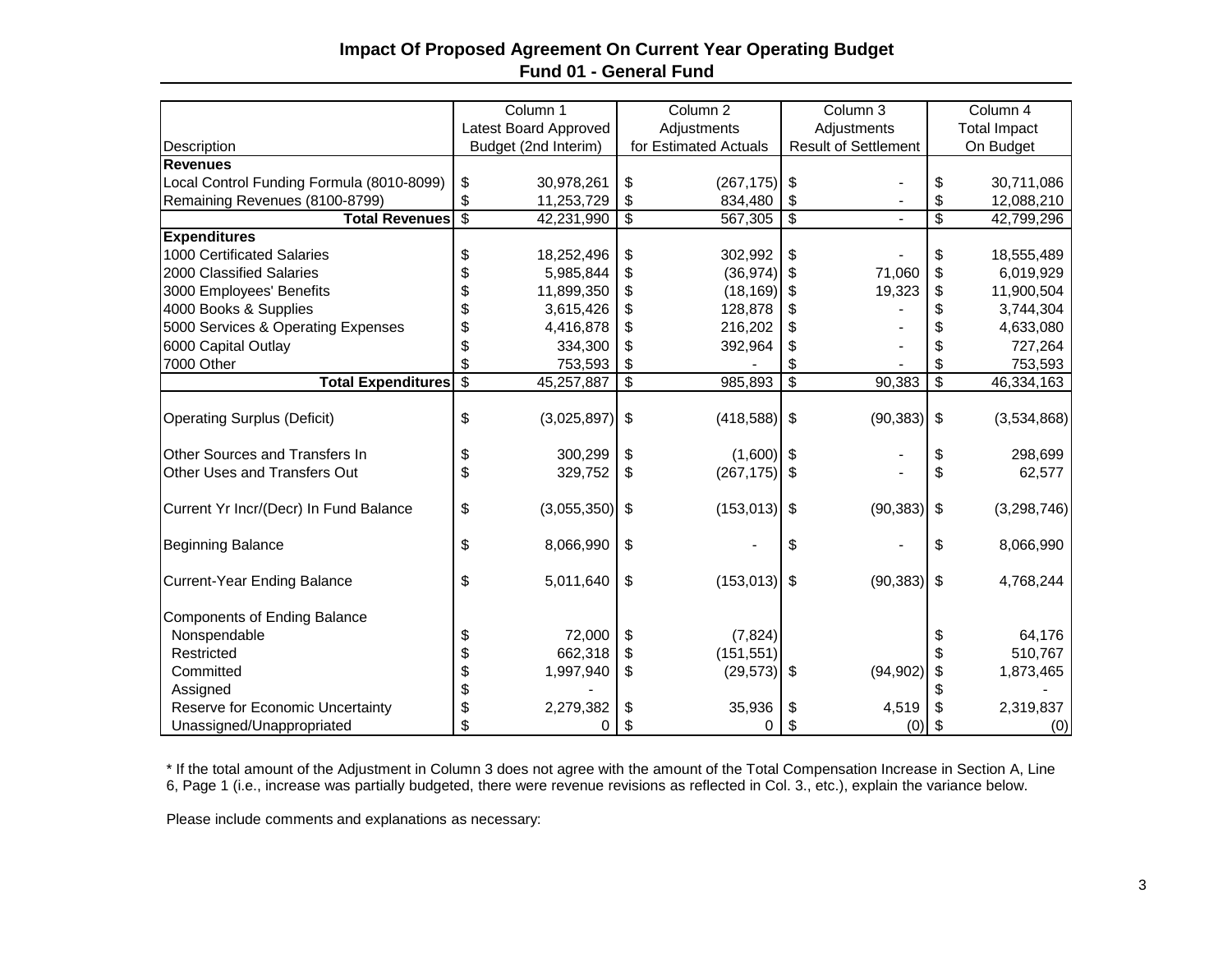# **G. CERTIFICATION NO. 1: CERTIFICATION OF THE DISTRICT'S ABILITY TO MEET THE COSTS OF COLLECTIVE BARGAINING AGREEMENT**

The disclosure document must be signed by the district Superintendent and Chief Business Officer at the time of public disclosure.

In accordance with the requirements of Government Code Section 3547.5, the Superintendent and Chief Business Officer of the (Insert School District Here), hereby certify that the District can meet the costs incurred under the Collective Bargaining Agreement between the District and the California School Employees Association, during the term of the agreement from July 1, 2013 to June 30, 2015.

The budget revisions necessary to meet the costs of the agreement in each year of its term are as follows:

| <b>Budget Adjustment Categories:</b>     | 2013-14<br><b>Budget Adjustment</b><br>Increase (Decrease) | 2014-15<br><b>Budget Adjustment</b><br>Increase (Decrease) |
|------------------------------------------|------------------------------------------------------------|------------------------------------------------------------|
|                                          |                                                            |                                                            |
| Revenues/Other financing Sources         | \$                                                         | \$                                                         |
| <b>Expenditures/Other Financing Uses</b> | \$<br>90,383                                               | \$<br>437,498                                              |
| Ending Balance Increase (Decrease)       | (90, 383)                                                  | (437, 498)                                                 |
| N/A<br>(no budget revisions necessary)   |                                                            |                                                            |
| <b>District Superintendent</b>           | Date                                                       |                                                            |
| <b>Chief Business Officer</b>            | Date                                                       |                                                            |